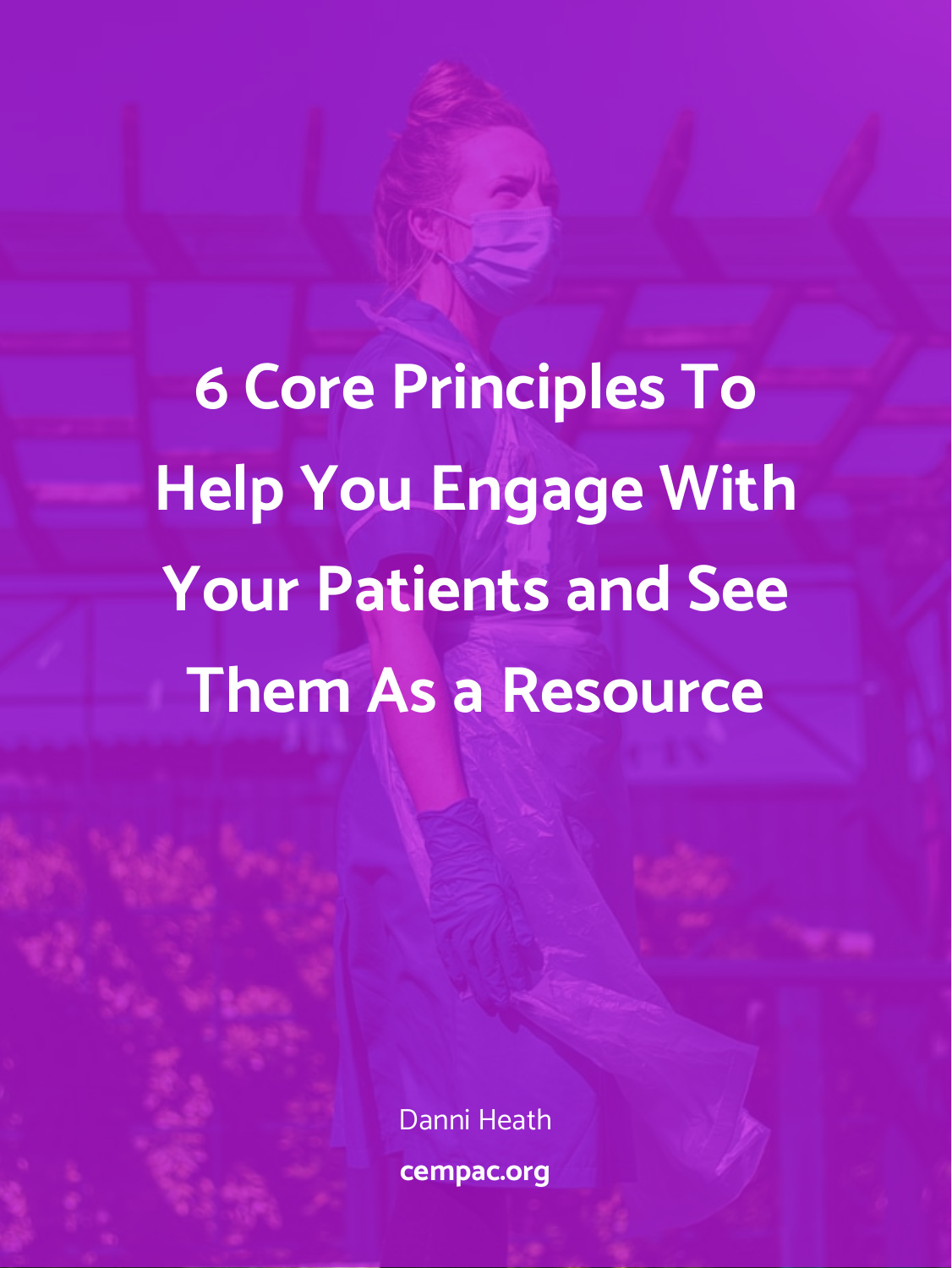

Your diabetes patients spend more than 99% of their lives without their health professionals present, ie without you!

How can you harness the incredible power of your patients to enact positive change in their lives and even act as effective role models to support others with their health?

You know that people's needs are better met when they are involved in an equal and reciprocal relationship with you but don't quite know where to start.........

Working together, patient and professional, side by side is known as *co-production*. We are experts in this and our quick **6 core principle guide** will start you off on the journey towards seriously improving your patient's health.

- Danni Heath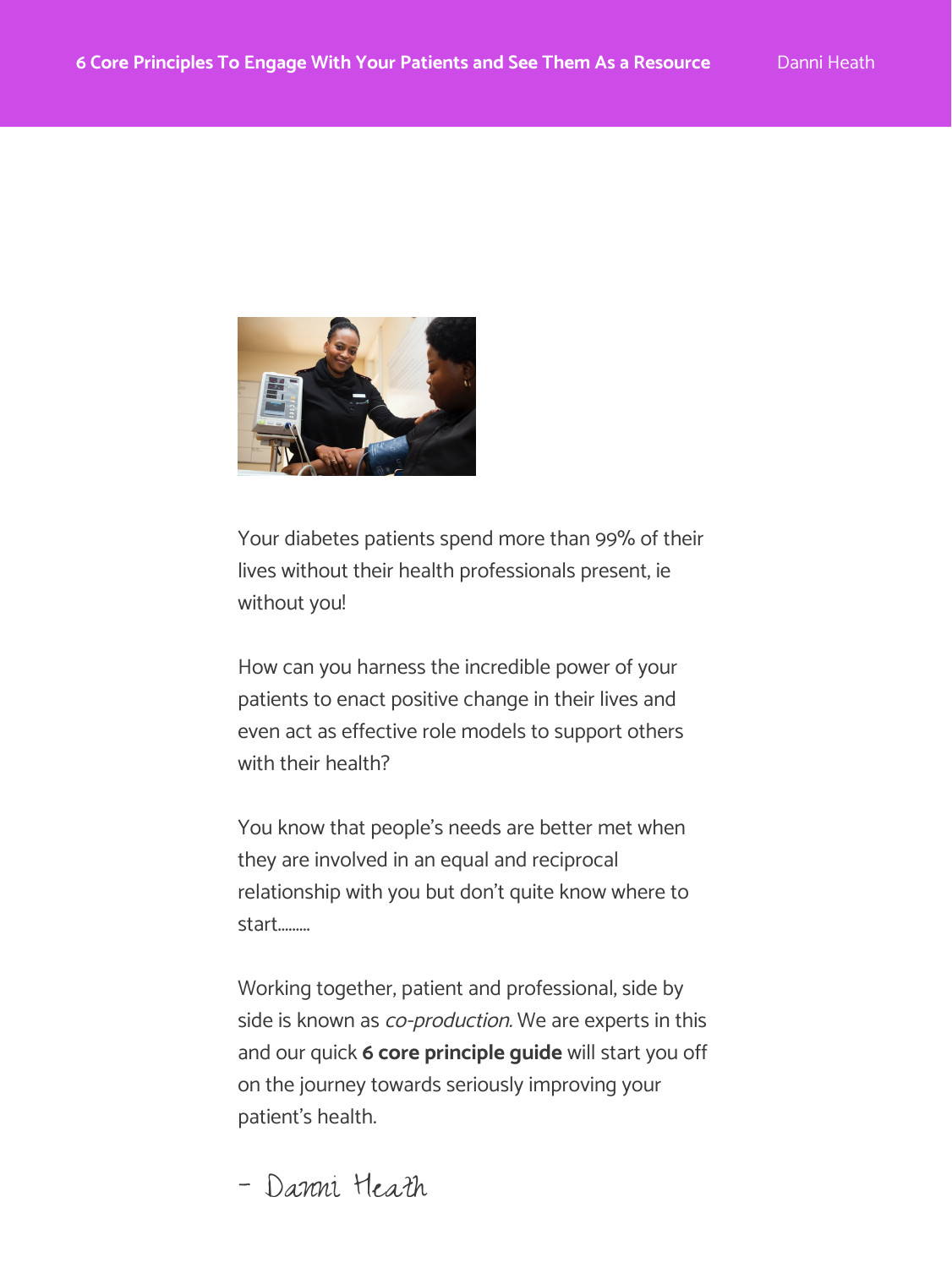**Recognising people as assets**

**Building on people's capabilities**

**Promoting mutuality and reciprocity**

**Developing peer support networks**

**Breaking down barriers between professionals and users**

**Facilitating rather than delivering**